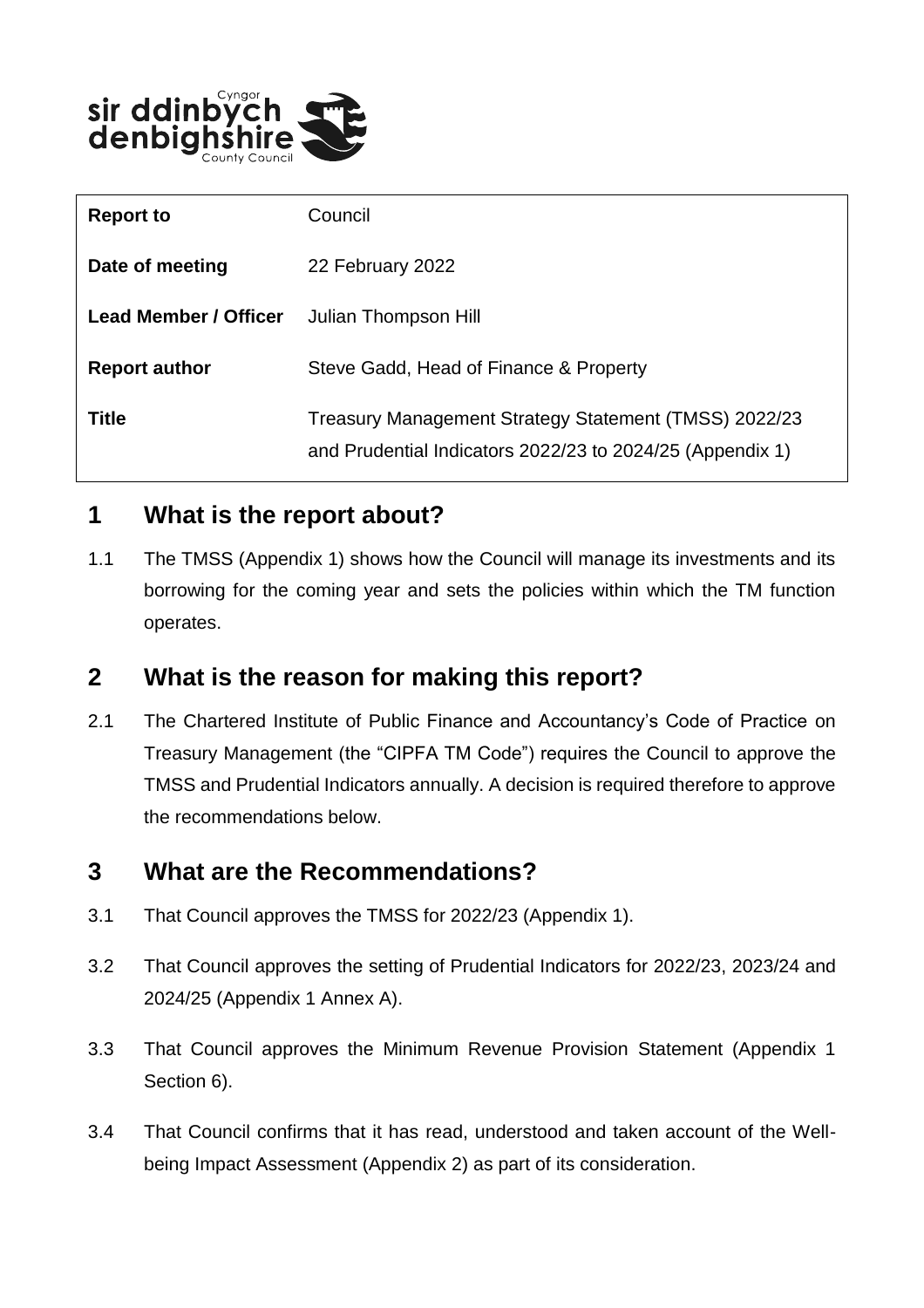# **4 Report details**

#### **Background**

- 4.1 TM involves looking after the Council's cash which is a vital part of the Council's work because approximately £0.5bn passes through the Council's bank account every year.
- 4.2 At any one time, the Council normally has up to £20m in cash so it needs to make sure that the best rate of return possible is achieved without putting the cash at risk which is why money is invested with a number of financial institutions.

When investing, the Council's priorities are to:

- keep money safe (security);
- make sure that the money comes back when it is needed (liquidity);
- make sure a decent rate of return is achieved (yield).

#### **TMSS 2022/23**

4.3 The TMSS for 2022/23 is set out in Appendix 1. This report includes TM Prudential Indicators which set limits on the Council's TM activity as shown in Appendix 1 Annex A.

#### **Capital Prudential Indicators**

- 4.4 The Capital related Prudential Indicators have been excluded from the TMSS and are now included in the Capital Strategy Report which is a new report introduced by the 2017 edition of the Prudential Code. It is intended to give a high level, concise and comprehensible overview to all elected members of how capital expenditure, capital financing and treasury management activity contribute to the provision of the Council's services.
- 4.5 The Capital Strategy Report has been included with the Capital Plan report to Council and includes the following Capital related Prudential Indicators:

Estimates of Capital Expenditure and Financing

Ratio of Financing Costs to Net Revenue Stream

Capital Financing Requirement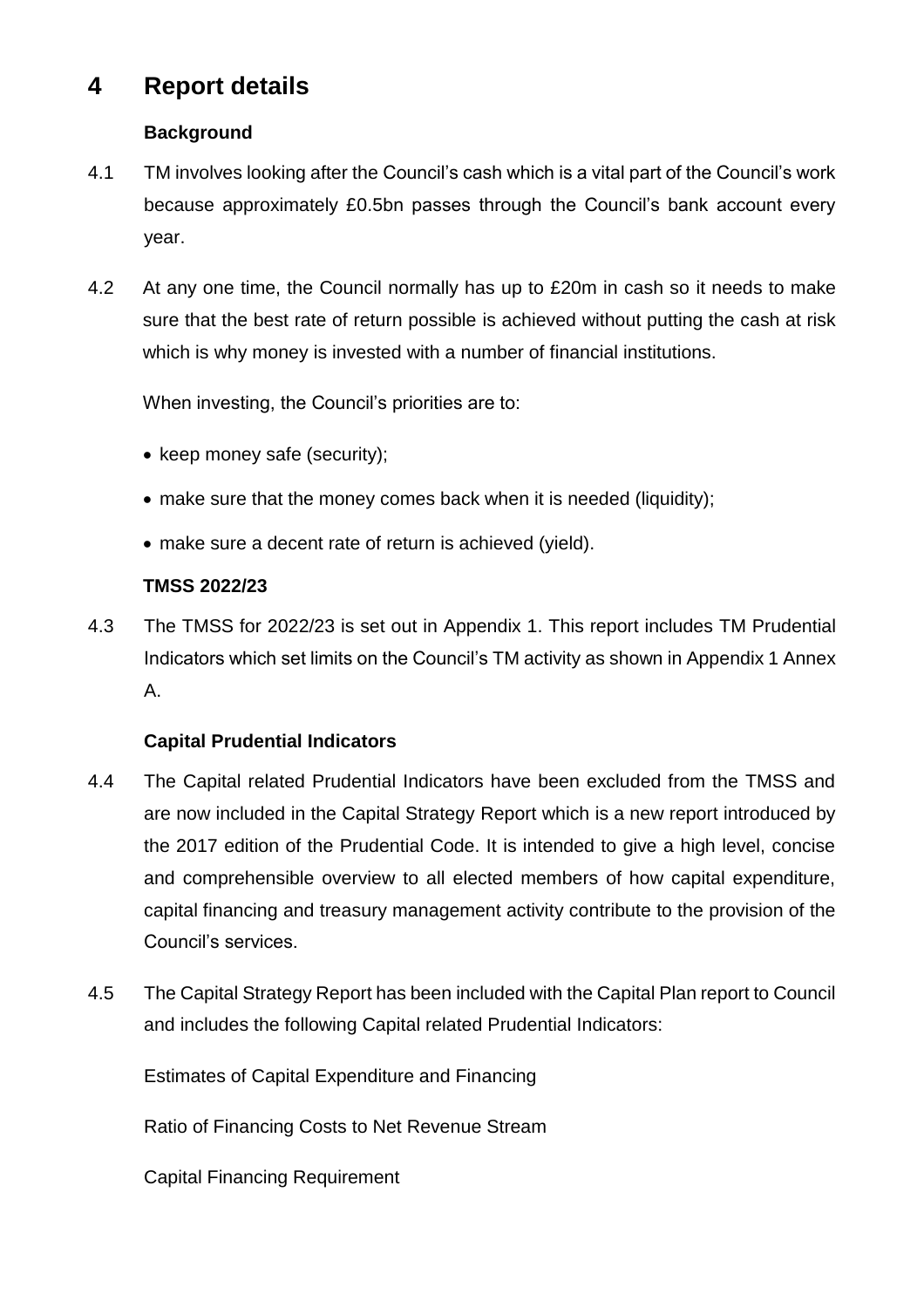## **5 How does the decision contribute to the Corporate Priorities?**

5.1 An efficient TM strategy allows the Council to minimise its borrowing costs and release funding for its investment priorities.

## **6 What will it cost and how will it affect other services?**

6.1 There are no additional cost implications arising as a result of the setting of Prudential Indicators. The point of the TM Strategy is to obtain the best return within a properly managed risk framework.

#### **7 What are the main conclusions of the Wellbeing Impact Assessment?**

- 7.1 Financial planning and decision making should ensure that proper regard is given to the requirements of the Wellbeing of Future Generations Act and in particular, proper consideration of the long term impact of financial decisions, including the payback period and whole life costs of capital investment decisions, properly impact assessed budget proposals and long term debt and investment (treasury management) strategies. The principles of prudence, affordability and sustainability are already enshrined within the requirements of the Prudential Code and should underpin financial planning and decision making.
- 7.2 In the context of treasury management, the existing requirements to assess and report on the long term financial consequences of investment and borrowing decisions using prudential indicators and long-term debt planning support the sustainability goals of the Wellbeing Act.
- 7.3 The Wellbeing Impact Assessment report is included in Appendix 2 which shows how an efficient Treasury Management strategy promotes the wellbeing goals of the Act.

#### **8 What consultations have been carried out with Scrutiny and others?**

- 8.1 The Strategy Statement was reviewed by the Governance and Audit Committee on 26 January 2022.
- 8.2 The Council has consulted with its TM consultants, Arlingclose Ltd.